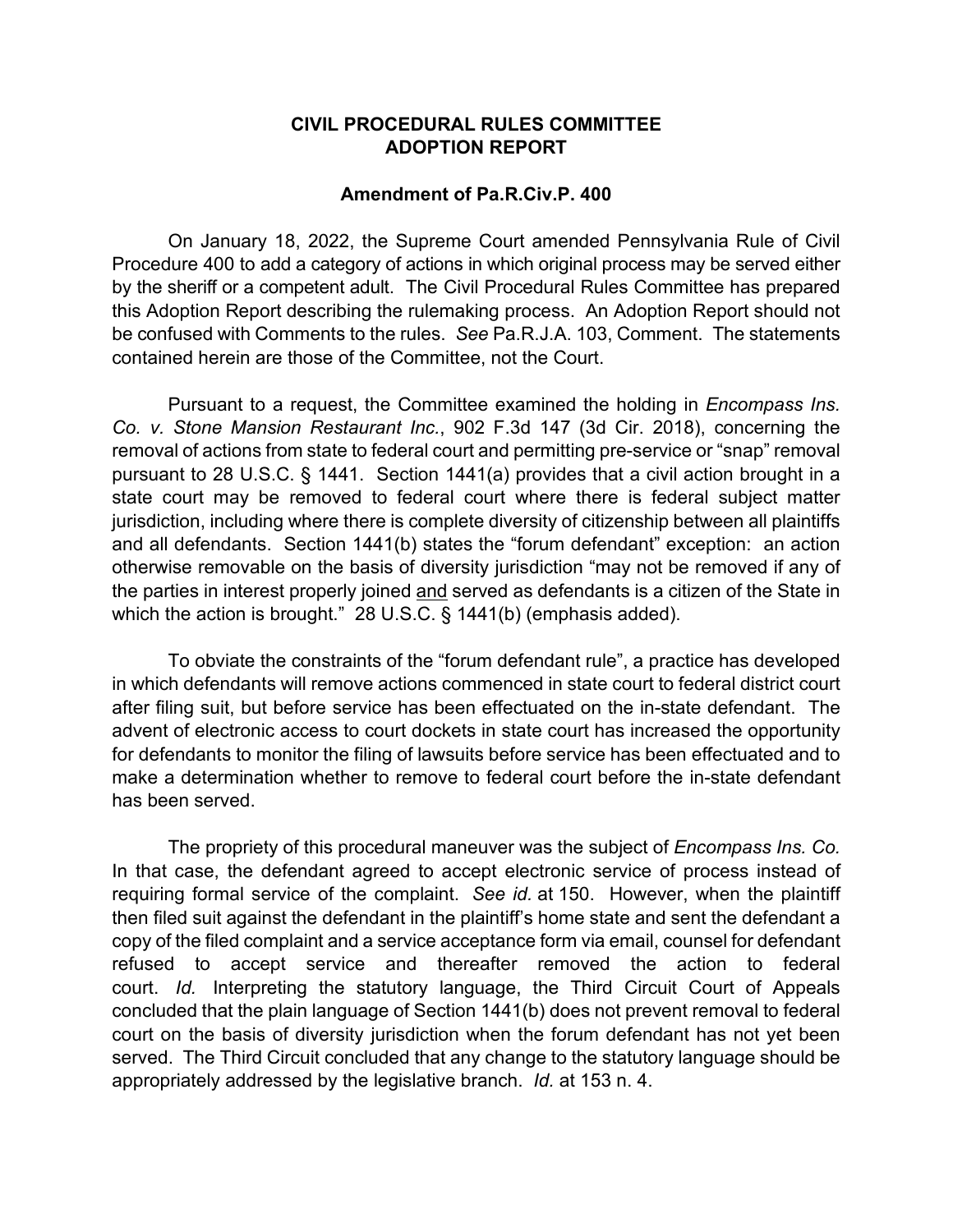The Committee recognized that the delay between the filing of the complaint and service of original process provides the opportunity for "snap" removal. As reported to the Committee, the method of original service available to plaintiffs can be a significant factor in the magnitude of that delay. For example, employing a private process server permits prompt, plaintiff-directed service on defendants whereas the timing of sheriffeffectuated service varies widely within Pennsylvania. The Committee focused its efforts on reducing this potential inconsistency in statewide practice as it relates to "snap" removal.

The Committee observed that Pa.R.Civ.P. 400(a) provides that the sheriff must serve original process of civil actions within the Commonwealth. Pa.R.Civ.P. 400(b) sets forth certain, discrete civil actions for which, in addition to service by the sheriff, original process within the Commonwealth may be served by a competent adult. These include civil actions in which the complaint includes a request for injunctive relief, perpetuation of testimony, appointment of a receiver, partition, and declaratory judgment when declaratory relief is the only relief sought. Yet, Pa.R.Civ.P. 400.1 carves out an exception for the service of original process in Philadelphia County; service may be made either by the sheriff or a competent adult for all actions commenced in the First Judicial District.

The various means for permissible service of original process in Pennsylvania, as provided by the current Rules of Civil Procedure, have resulted in disparate delays in that service, and has led to inconsistent "snap" removal opportunities based upon the county of filing. To address this disparity, the Committee considered two options to address the potential delay in service. First, the Committee considered a modest amendment of Pa.R.Civ.P. 400(b) extending service of original process by a competent adult for the narrow category of cases impacted by the *Encompass Ins. Co*. decision. Service by the sheriff would remain an option. Service by a competent adult would allow for plaintiffdirected service rather than sheriff-directed service.

Alternatively, the Committee considered an option to remove the category of cases subject to "snap" removal from operation of Pa.R.Civ.P. 400(b) so that such cases must also be served by sheriff pursuant to Pa.R.Civ.P. 400(a). However, it rejected this approach, which seemingly fosters additional delay, because it appeared contrary to the purpose of the Rules to obtain speedy determinations of actions. *See, e.g.,* Pa.R.Civ.P. 126.

The Committee published the proposed amendment of Pa.R.Civ.P. 400 for comment. *See* 50 Pa.B. 3573 (July 18, 2020). The Committee received four comments supporting the proposal. A suggested revision to augment the rule to state that the filing of a petition for removal operates to join and serve a defendant was not incorporated into the proposal. Accordingly, the Committee made no changes to the proposal following publication.